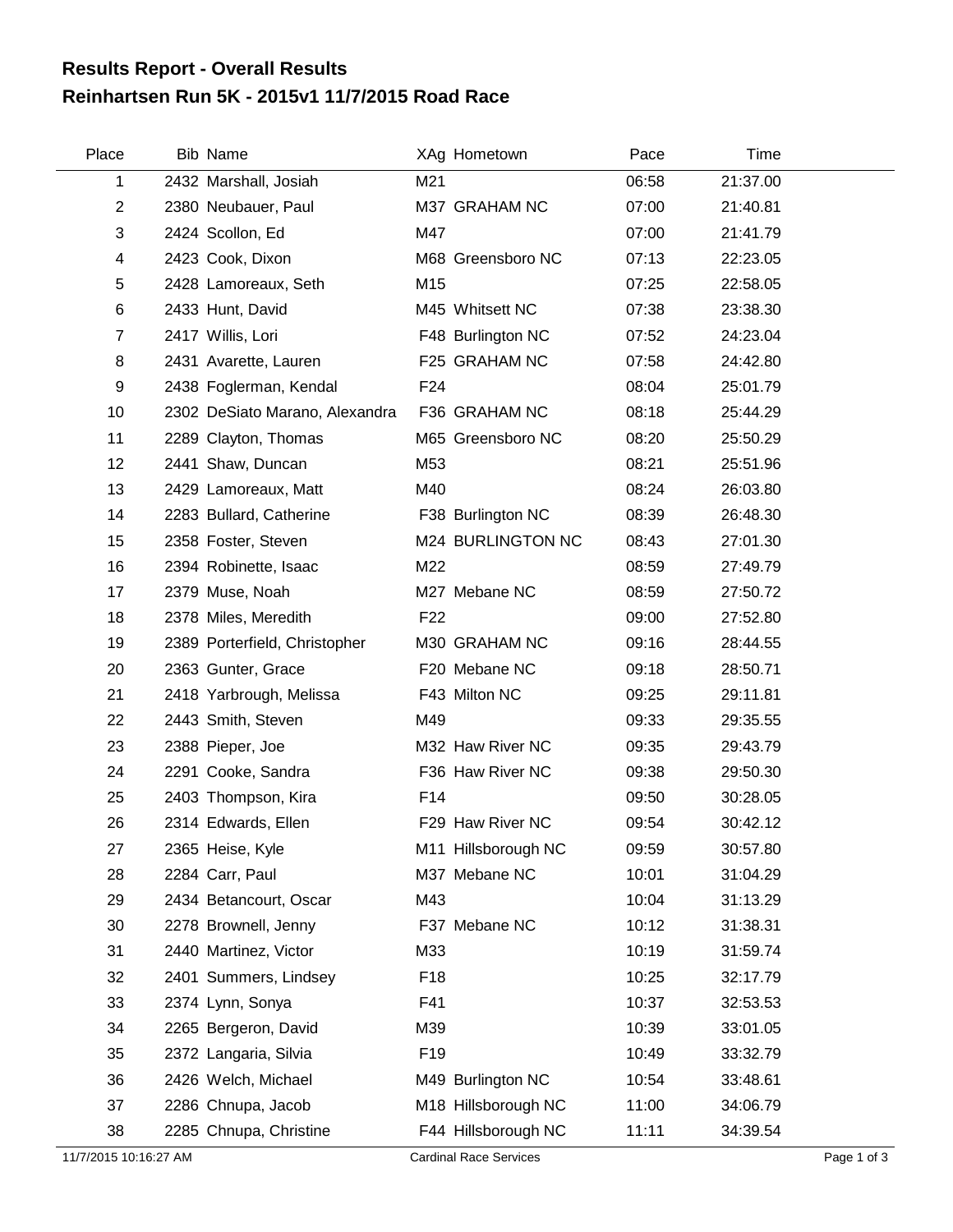| Place | <b>Bib Name</b>         |                 | XAg Hometown        | Pace  | Time     |  |
|-------|-------------------------|-----------------|---------------------|-------|----------|--|
| 39    | 2366 Horn, Kaira        |                 | F18 DURHAM NC       | 11:11 | 34:39.55 |  |
| 40    | 2382 Nulty, Helen       |                 | F66 GRAHAM NC       | 11:20 | 35:06.54 |  |
| 41    | 2404 Tosczak, Cassie    | F <sub>11</sub> |                     | 11:20 | 35:07.30 |  |
| 42    | 2377 Mays, Jan          |                 | F59 Greensboro NC   | 11:21 | 35:12.55 |  |
| 43    | 2415 Wesson, Sydney     |                 | F11 Burlington NC   | 11:23 | 35:18.04 |  |
| 44    | 2396 Rosado, Ava        |                 | F14 GRAHAM NC       | 11:26 | 35:27.04 |  |
| 45    | 2406 Turner, Jessica    |                 | F32 GRAHAM NC       | 11:29 | 35:34.79 |  |
| 46    | 2422 davis, robert      |                 | M35 BURLINGTON NC   | 11:49 | 36:38.56 |  |
| 47    | 2355 Fargis, Allyson    |                 | F30 BURLINGTON NC   | 11:51 | 36:44.23 |  |
| 48    | 2356 Fargis, Josh       |                 | M28 BURLINGTON NC   | 12:00 | 37:10.55 |  |
| 49    | 2442 Johnsey, Timothy   |                 | M38 BURLINGTON NC   | 12:11 | 37:46.29 |  |
| 50    | 2364 Heise, Colleen     |                 | F42 Hillsborough NC | 12:17 | 38:05.06 |  |
| 51    | 2370 Kimrey, Jennifer   |                 | F39 Hillsborough NC | 12:21 | 38:16.54 |  |
| 52    | 2315 Ezekiel, Susan     |                 | F54 Gibsonville NC  | 13:03 | 40:27.30 |  |
| 53    | 2407 Turner, Susan      |                 | F51 Gibsonville NC  | 13:17 | 41:09.31 |  |
| 54    | 2421 Tosczar, Sabrina   | F <sub>8</sub>  |                     | 13:25 | 41:34.04 |  |
| 55    | 2399 Summers, Leslie    | F <sub>10</sub> |                     | 13:25 | 41:36.54 |  |
| 56    | 2414 Wesson, Deborah    |                 | F51 Burlington NC   | 13:30 | 41:51.29 |  |
| 57    | 2425 Bross, Shannon     | F <sub>24</sub> |                     | 13:54 | 43:05.54 |  |
| 58    | 2385 Overstreet, Julie  |                 | F33 Mebane NC       | 14:04 | 43:36.29 |  |
| 59    | 2386 Pentony, Andrew    |                 | M50 Greensboro NC   | 14:04 | 43:37.05 |  |
| 60    | 2397 Squires, Heather   |                 | F27 Mebane NC       | 14:04 | 43:37.31 |  |
| 61    | 2362 Gonzalez, Diana    |                 | F41 Mebane NC       | 14:07 | 43:46.51 |  |
| 62    | 2420 Fisher, Dick       |                 | M60 BURLINGTON NC   | 14:10 | 43:54.05 |  |
| 63    | 2373 Loy, Kris          | M21             |                     | 14:42 | 45:33.04 |  |
| 64    | 2287 Clayton, Marilyn   |                 | F65 Greensboro NC   | 15:47 | 48:55.80 |  |
| 65    | 2400 Summers, Lily      | F7              |                     | 15:53 | 49:15.55 |  |
| 66    | 2444 Rasmosssen, Dennis | M68             |                     | 16:23 | 50:48.04 |  |
| 67    | 2435 Herring, Logan     | M18             |                     | 17:09 | 53:10.55 |  |
| 68    | 2436 Struble, Erika     |                 | F18 GRAHAM NC       | 17:10 | 53:12.55 |  |
| 69    | 2437 Smith, Charles     |                 | M39 BURLINGTON NC   | 17:13 | 53:22.81 |  |
| 70    | 2398 Staten, Vernell    |                 | M46 Mebane NC       | 17:25 | 54:00.04 |  |
| 71    | 2359 Foust, Jacqueline  |                 | F42 Mebane NC       | 17:27 | 54:06.82 |  |
| 72    | 2445 Brown, Gracie      | F <sub>6</sub>  |                     | 17:27 | 54:07.04 |  |
| 73    | 2290 Conlon, Mariel     |                 | F34 Saxapahaw NC    | 17:32 | 54:20.40 |  |
| 74    | 2384 O'Sullivan, Jame   |                 | F30 Greensboro NC   | 17:32 | 54:21.29 |  |
| 75    | 2383 O'Sullivan, Eoin   |                 | M37 Greensboro NC   | 17:33 | 54:22.80 |  |
| 76    | 2305 Doi, Courtney      |                 | F36 Mebane NC       | 17:33 | 54:23.54 |  |
| 77    | 2402 Thomas, Yolanda    |                 | F48 Mebane NC       | 17:33 | 54:25.55 |  |
| 78    | 2375 Marte, Ruthy       |                 | F40 Mebane NC       | 17:36 | 54:34.54 |  |
| 79    | 2408 Tweedy, Emily      | F <sub>19</sub> |                     | 18:22 | 56:56.29 |  |